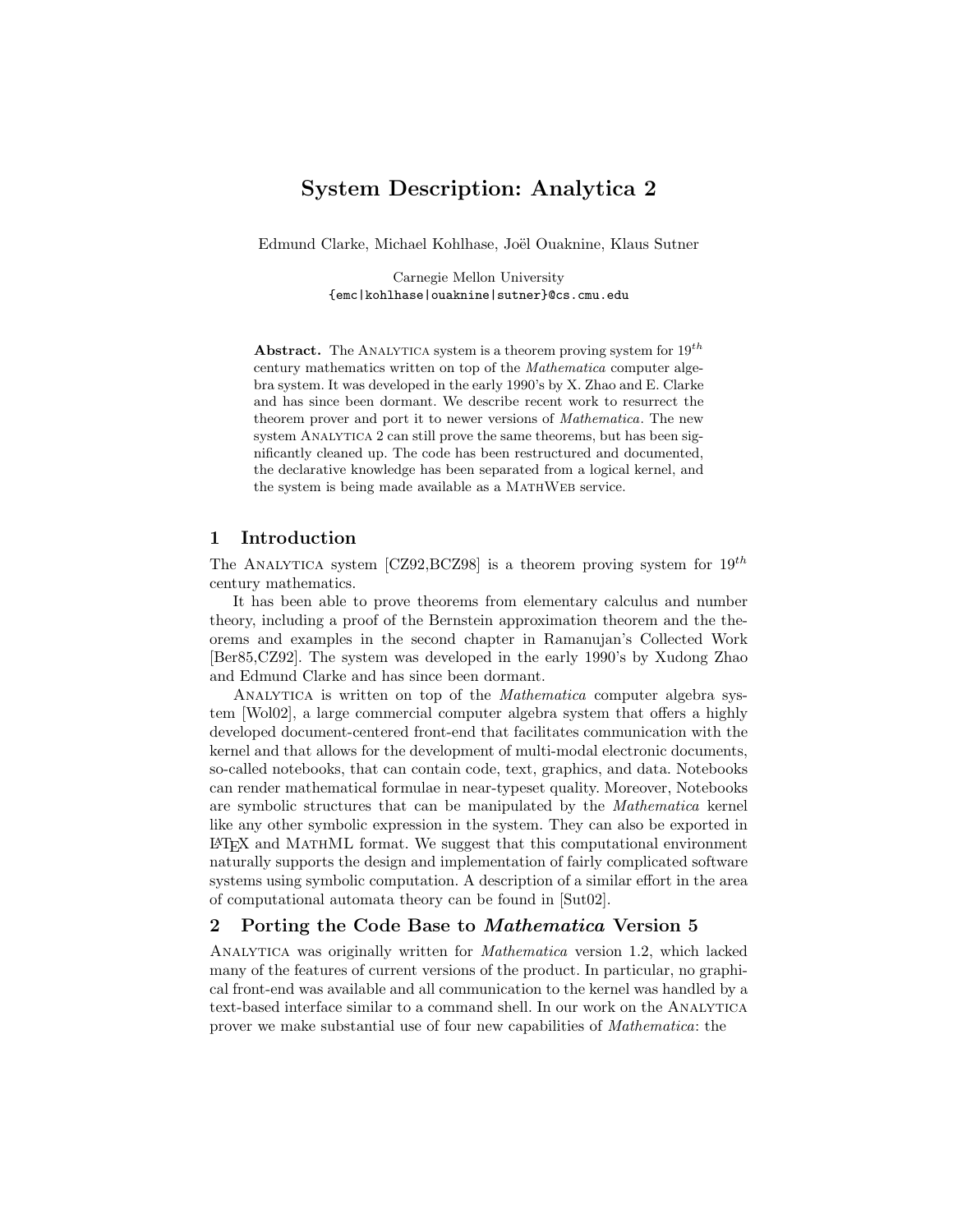- notebook front-end We have used the front-end in the documentation of the code base, and as user interface: As formula output in the Mathematica frontend approaches that of TEX and notebooks supports a powerful folding operation, Analytica's original LATEX output routines for proofs are now obsolete and were deleted from ANALYTICA.
- external system interface JLink is used for interfacing to knowledge exchange formats like OMDoc (see Section 3).
- native Xml processing capabilities are used heavily in communication with Xml based services.
- added symbolic computation capabilities in the Mathematica kernel: For instance, support for symbolic summation and trigonometric simplification has dramatically improved in Mathematica since version 1.2. Nonetheless, we have retained existing ANALYTICA modules for these areas as plug-ins, loadable on demand. These implementations are transparent to the theorem prover and can thus be used to document proofs and computations that would be opaque if carried out by *Mathematica*'s built-in version.

The first step was to convert the formerly 50 plus source files into two large notebooks, one each for the prover and knowledge base parts (see Section 3). Code for the prover is represented using a special Source style sheet that tightly integrates the actual Mathematica code with accompanying documentation, examples and test code. From the Source style notebook one can automatically generate files that augment the Mathematica help browser and provide online help for the ANALYTICA system. From the same source document one can also extract pure code files that can be bundled together with the online documentation into an add-on package (see [CKOS03] for details). Installation of this package is very straightforward, and requires no more than to copy the package files to the appropriate place in the Mathematica file structure.

## 3 Separating Mathematical Knowledge from Code

There are two kinds of code in Analytica: the program code and mathematical knowledge used in proof search. To separate causes and make Analytica easier to port to other mathematical domains, these are separated in Analytica2. Originally, the mathematical knowledge used in Analytica was represented as the following Mathematica code.

```
(* Rules for simplifying expressions involving the absolute value function. *)
UnProtect[Abs];
Abs[a_ b_ ] := Abs[a] Abs[b];Abs[a_^n] := Abs[a]^n;Protect[Abs];
(* Local rule used in simplification. *)
AbsRule = {Abs[a_] :> If[TrueQ[WeakSimplify[a >= 0]], a,
                If[TrueQ[WeakSimplify[a <= 0]], -a, Abs[Factor1[a]]]]};
```
The first block specifies some rewriting rules for the Mathematica symbol Abs that are subsequently used by Mathematica's built-in simplifier. The second code block specifies a rewrite rule used in a special simplification engine in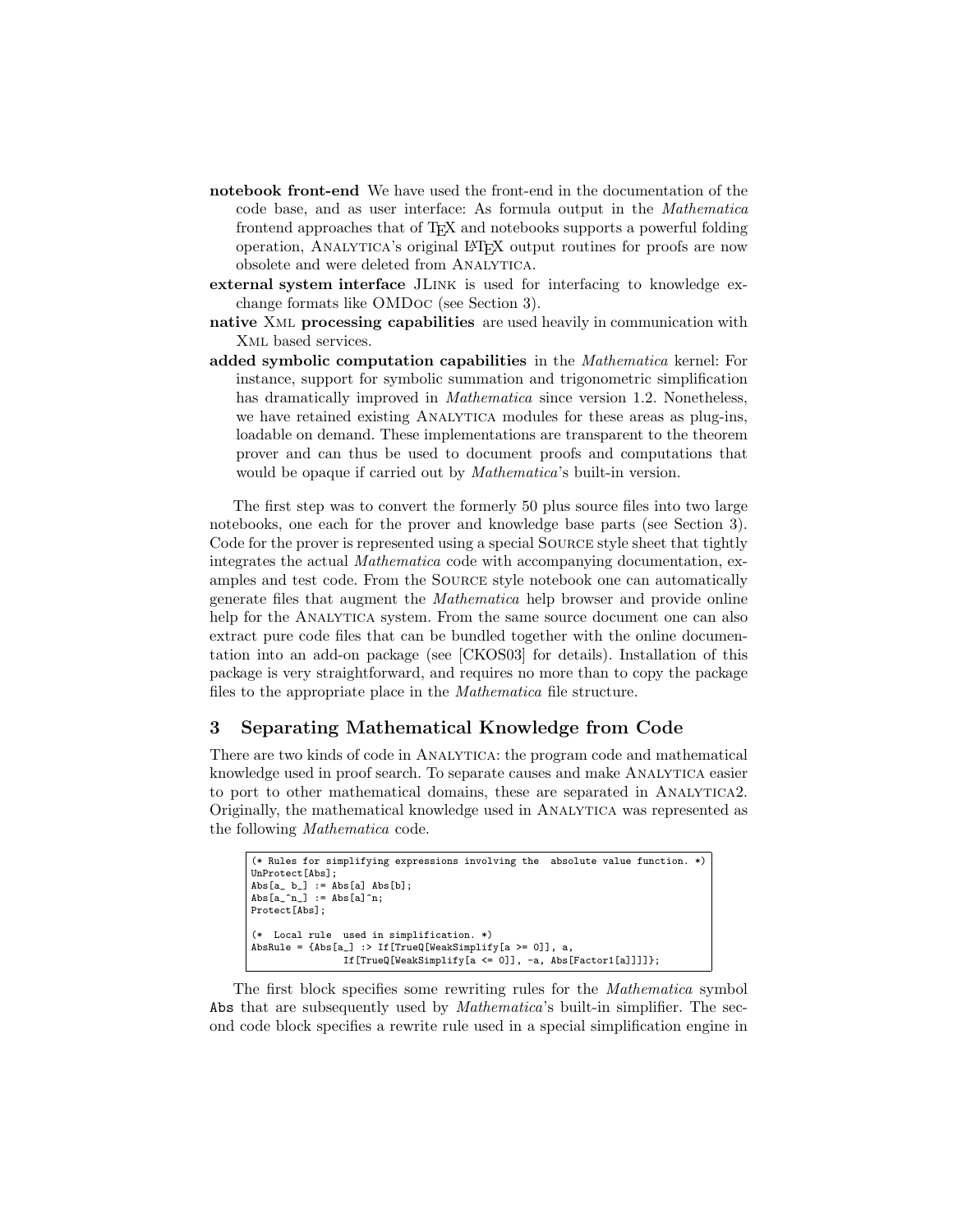Analytica. The correctness of the Analytica system depends on a couple of hundreds of such rules.

These rules are now collected in a notebook using as special Knowledge Representation style that captures the information implicit in the original code fragments. We have used a variant of the nb2omdoc transformer [Sut03] to transform KNOWLEDGE style notebooks into the OMDoc format (Open Mathematical DOCuments [Koh03]), an Xml-based format for representing mathematical knowledge in the large. OMDoc can be used as a basis for communicating with other mathematical software systems and in particular, the MBase mathematical knowledge base [KF01], which acts as an external knowledge repository for ANALYTICA 2 (see section 4).

In the transformation we have made explicit and thus documented the mathematical knowledge used in ANALYTICA. In the case of our example above, this is given by the 4 theorems:

| $#$ formalization                                   | the absolute value function                                                                |
|-----------------------------------------------------|--------------------------------------------------------------------------------------------|
|                                                     | $ 1 \rangle \forall a, b.  a \cdot b  =  a  \cdot  b $ commutes with multiplication        |
| $2 \nvert \forall a, n.  a^n  =  a ^n$              | commutes with exponentiation                                                               |
| $ 3 \rangle \forall a.a \geq 0 \Rightarrow  a  = a$ | is the identity on $\mathbb{R}^+$                                                          |
|                                                     | $ 4 \rangle \forall a.a \leq 0 \Rightarrow  a  = -a$ is the negative identity on <b>IR</b> |

In the generated OMDoc representation, these theorems are represented in a special assertion element that combines the formalization in OpenMath [CCAMC02] representation with the natural vernacular. Note that the Mathematica code fragments contain other information than the logical theorems, mostly of heuristic or computational nature, like the direction of the equation in the simplification rules. Therefore, the OMDoc representation also embeds the original Mathematica code. As Mathematica has a native Xml (and thus OMDoc) parser, Analytica can directly read OMDoc documents.

The main problem in the transformation to OMDOC is that the ANALYTICA logic is based on and uses many of the unique term representation features of the Mathematica language, which are geared for programming with mathematical objects, but whose logical foundations are insufficiently explored ([Mar03,Kut03] are recent exceptions).

For instance, functions in Mathematica are polyadic (they can have variable arities). To make this palatable to the user and programmer, Mathematica employs sequence variables in pattern matching. Consider for instance the following fragment from the definition for continuous functions.

```
Continuous[f_[a__], x_, x0_] :=
Apply[ and, Map[ Function[z, Continuous[z, x, x0]], List[a]]] /; ContFunction[f];
```
The function Continuous takes three arguments, an expression  $e$ , a (bound) variable x, and a point  $x_0$ ; it is true, if e is continuous at  $x_0$  when viewed as a function in  $x$ . The interesting part is that the expression  $e$  is of the form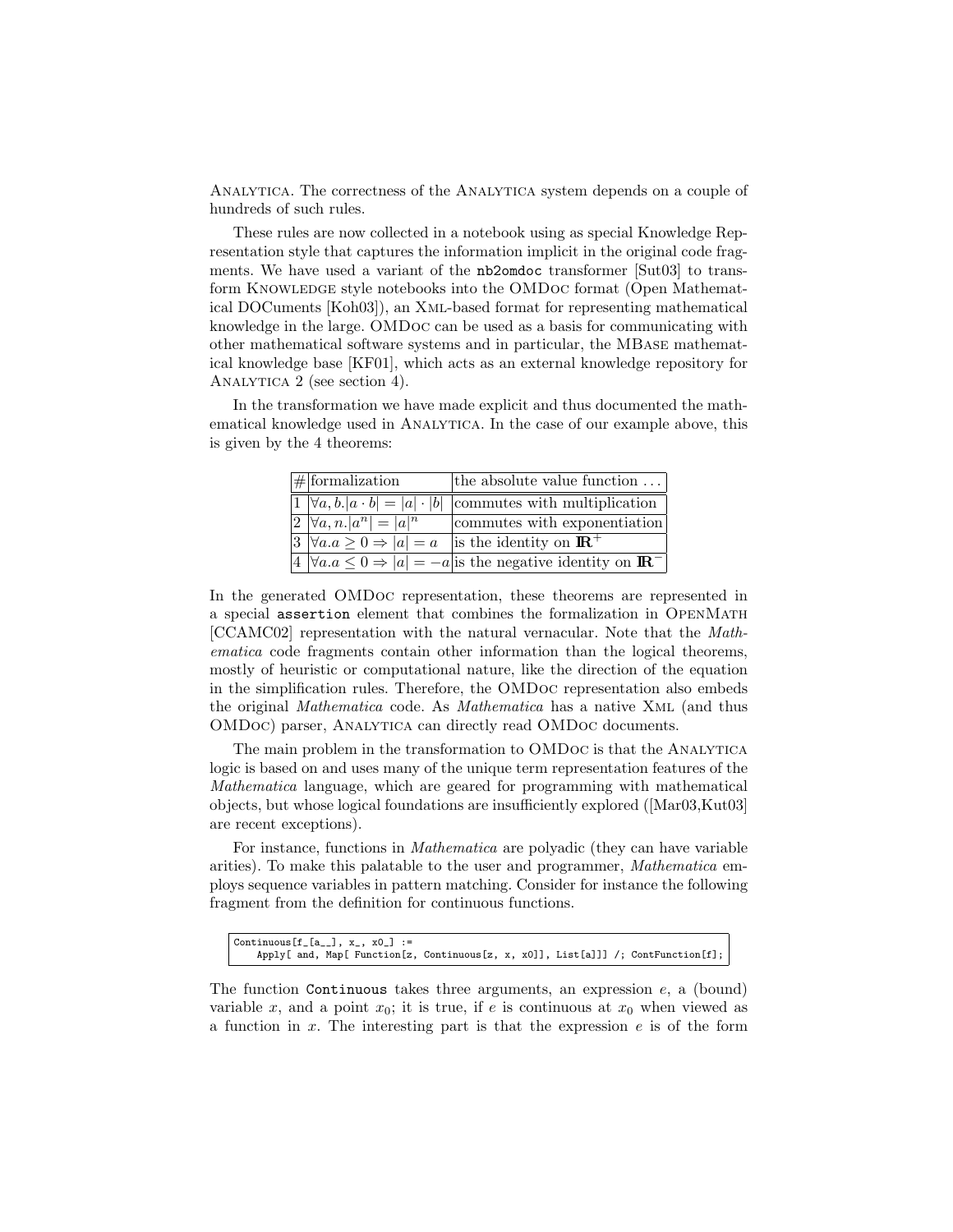$f(a_1, \ldots, a_n)$ , where the variable **a** is a sequence variable that stands for the sequence  $a_1, \ldots, a_n$ <sup>1</sup>.

Our OMDoc transformation currently treats sequence variables like arbitrary variables, and represents this as

$$
\forall f, a, x, x_0 \mathcal{C}(f(a), x, x_0) \Leftrightarrow \mathbb{C}^0(f) \land apply(\land, map(\lambda z \mathbb{C}(z, x, x_0))), list(a)
$$

where we use  $\mathbb C$  for Continuous and  $\mathbb C^0$  for ContFunction. Of course, this is not a standard logical representation, and to communicate with other mathematical software systems we will need to translate this into more standard representations. One approach we are experimenting with at the moment is to encode sequence variables into higher-order logic with Currying, e.g. for communication with the Tps theorem prover for higher-order logic [ABI<sup>+</sup>96]. For the example above, an equivalent representation in such a logic would be the two formulae  $\forall F, A, x, x_0 \mathcal{C}((FA), x, x_0) \Leftrightarrow \mathcal{C}(F, x, x_0) \wedge \mathcal{C}(A, x, x_0)$  and  $\forall F, x, x_0 \in \mathbb{C}(F, x, x_0) \Leftarrow \mathbb{C}^0(F)$ . A proof of  $\mathbb{C}(x^2 + x, x, 1)$  would involve a derivation of  $\mathbb{C}(+,x,1)$  from  $\mathbb{C}^0(+)$  and of  $\mathbb{C}(x^2,x,x_0)$  from  $\mathbb{C}(x,x,x_0)$ . From that we get  $\mathbb{C}(+x^2, x, x_0)$ , and finally  $\mathbb{C}(x^2 + x, x, 1)$ ; this computation is in fact what the Analytica simplifier executes internally, justified by the piece of knowledge above.

### 4 A MATHWEB Interface for ANALYTICA

For the communication with the MBASE system, we have equipped ANALYTica with an XmlRpc interface, see [Com]. This allows Analytica to store the OMDoc-encoded knowledge externally and request the fragments needed for the proofs of the respective theorems. The XmlRpc interface is built on Mathematica's JLink facility. and makes the Xml representations of the protocol documents available to Mathematica, whose native Xml facilities are used to convert them into ANALYTICA's internal representations.

MBase is part of the MathWeb [ZK02] service infrastructure, which connects a wide-range of reasoning systems (*mathematical services*), such as automated theorem provers, (semi-)automated proof assistants, computer algebra systems, model generators, constraint solvers, human interaction units, and automated concept formation systems, by a common mathematical software bus. Reasoning systems integrated in the MathWeb can therefore new services to the pool of services, and can in turn use all services offered by other systems.

The next step in this development will to offer Analytica as a Math-Web service, making it possible to send problems in OMDoc form and receive OMDoc-encoded proofs in return. The main problem here lies in the Mathematica/Analytica logic as we have seen above. We plan to augment the proof output of Analytica to point to the justifying theorems to make Analytica proofs independent of the Analytica prover itself: Analytica does not currently produce proof objects; rather, a trace of the proof search is output as

<sup>&</sup>lt;sup>1</sup> The postfix  $\Box$  after the variable name marks **a** as a sequence variable for *Mathemat*ica. A single underscore marks a normal variable, and a triple one a possibly empty sequence variable